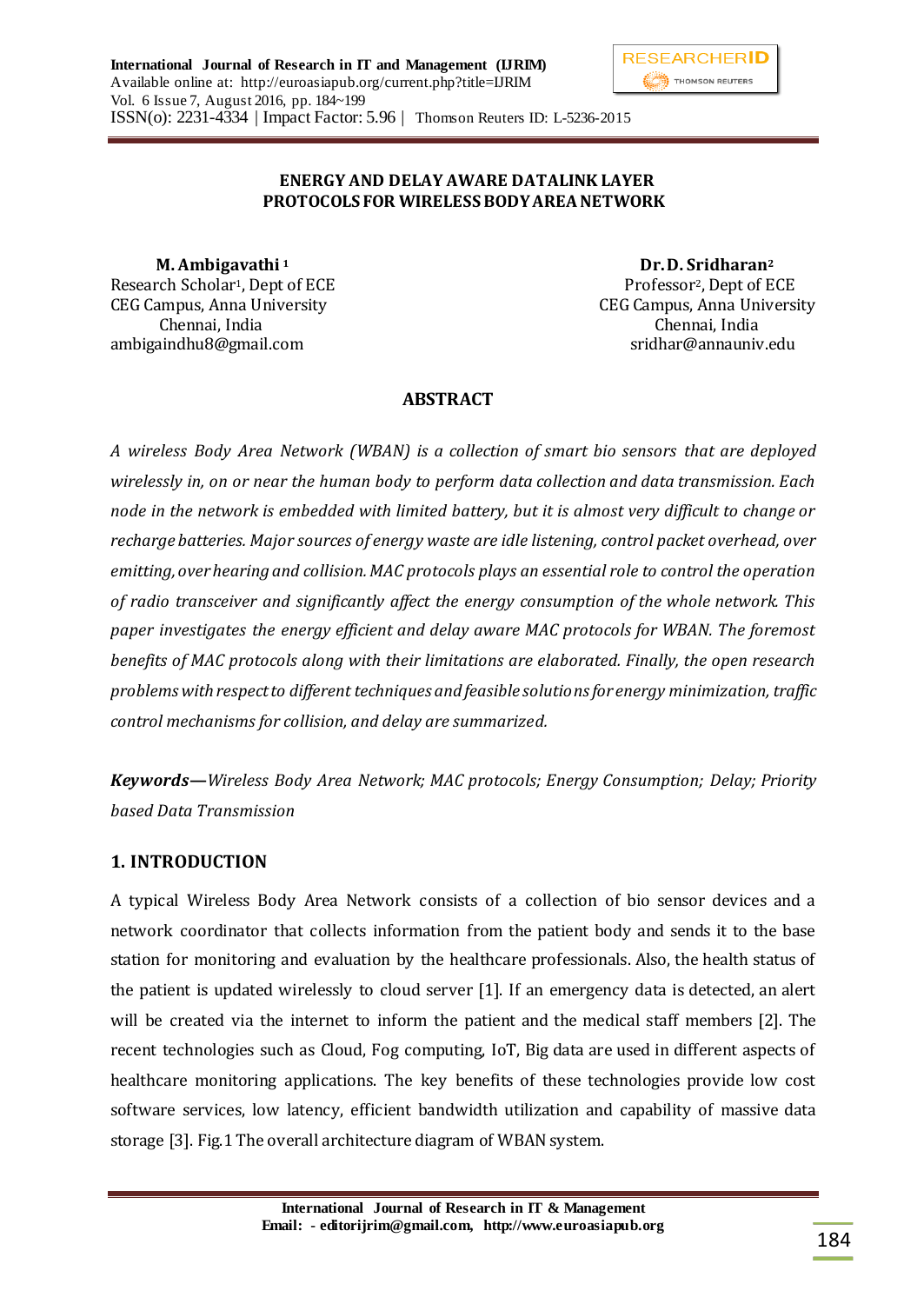

**International Journal of Research in IT and Management (IJRIM)**  Available online at: http://euroasiapub.org/current.php?title=IJRIM Vol. 6 Issue 7, August 2016, pp. 179~183 ISSN(o): 2231-4334 | Impact Factor: 5.96 | Thomson Reuters ID: L-5236-2015



## **Fig.1 The overall architecture of WBAN**

Body Sensor nodes can be a wearable or an implanted device, so it is very difficult to replace or recharge very often. The MAC layer protocol determines the way sensor nodes use wireless medium and allocates limited channel resources for sensor nodes [4], so research on energy efficient MAC protocols is a significant issue for improving the performance of WBAN. The new IEEE 802.15.6 standard includes [5] different types of medium access, namely CSMA/CA, scheduled, and polling access schemes, or hybrid techniques. The following Fig. 2 demonstrates the various issues related to energy consumption in data communication. The major sources of energy consumption are control overhead, idle listening, over emitting, over hearing and packet collisions [6]. Priority is another crucial problem to effectively avoid the delay, conflicts and collision caused when the huge number of sensor nodes are participated and need to transmit data, this causes more energy wastage and delay [7]. Since, analysing different priority based MAC techniques are necessary for transmitting the lifetime critical data. The rest of this paper is designed as follows: Section II provides the various challenges of existing MAC protocols in WBAN. Section III discusses about the open research problems with possible solutions. Finally, the paper is concluded in Section IV.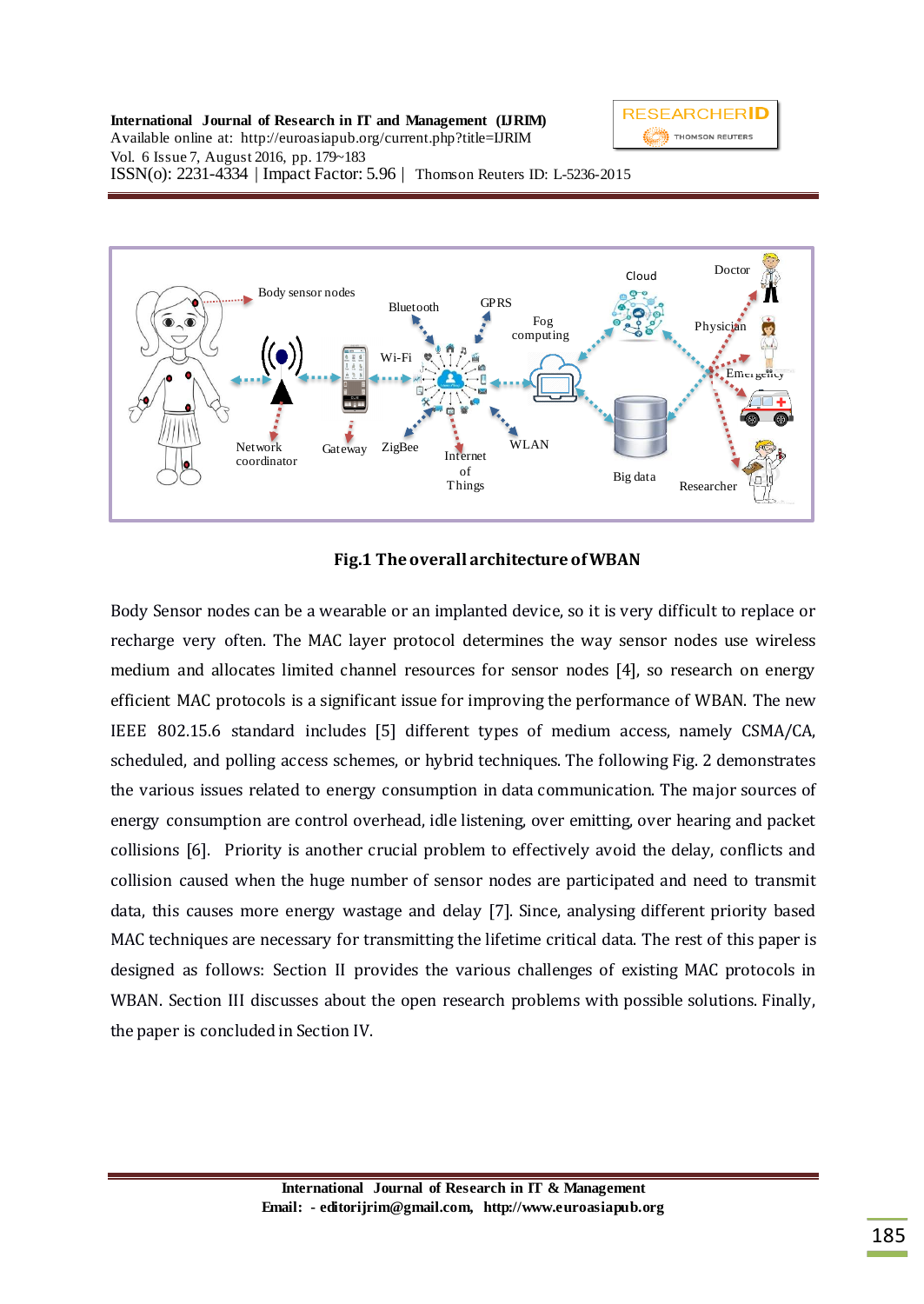

 **Fig.2. Sources of Energy Consumption in WBAN**

## **2. CHALLENGES OF ENERGY-DELAY AWARE MAC PROTOCOLS**

This section reviews the recent challenges of MAC protocols in WBAN including Energy consumption, Delay and Priority. Generally, two major MAC schemes are used for WBAN. They are Random Access MAC protocols (CSMA / CA) and Schedule based MAC protocols (TDMA). In random access MAC protocols [8], the sensor nodes compete for channel access prior to data transmission. The advantages of CSMA/CA are adaptability to frequent network changes, also there is no time constraint for synchronization and scalability. In Schedule based MAC protocols, such as TDMA protocol, the channel is divided into time slots. It may be fixed or variable time slot duration. Each sensor node is assigned time slot duration by a coordinator. The sensor node transmits within that time slot duration. However, this type of MAC protocols eliminates the packet collision, idle listening and overhearing [9].

In order to reduce the energy consumption [10], various energy efficient MAC protocols have been proposed. The following Table 1 presents the performance metrics of both the Random Access and the Scheduled MAC Protocols. Body MAC (B-MAC) protocol is mainly based on TDMA technique. With the help of this protocol, the idle listening and control packet overhead have been reduced by allocating three bandwidth management methods: Burst Bandwidth, Periodic Bandwidth and Adjust Bandwidth in order to improve energy efficiency.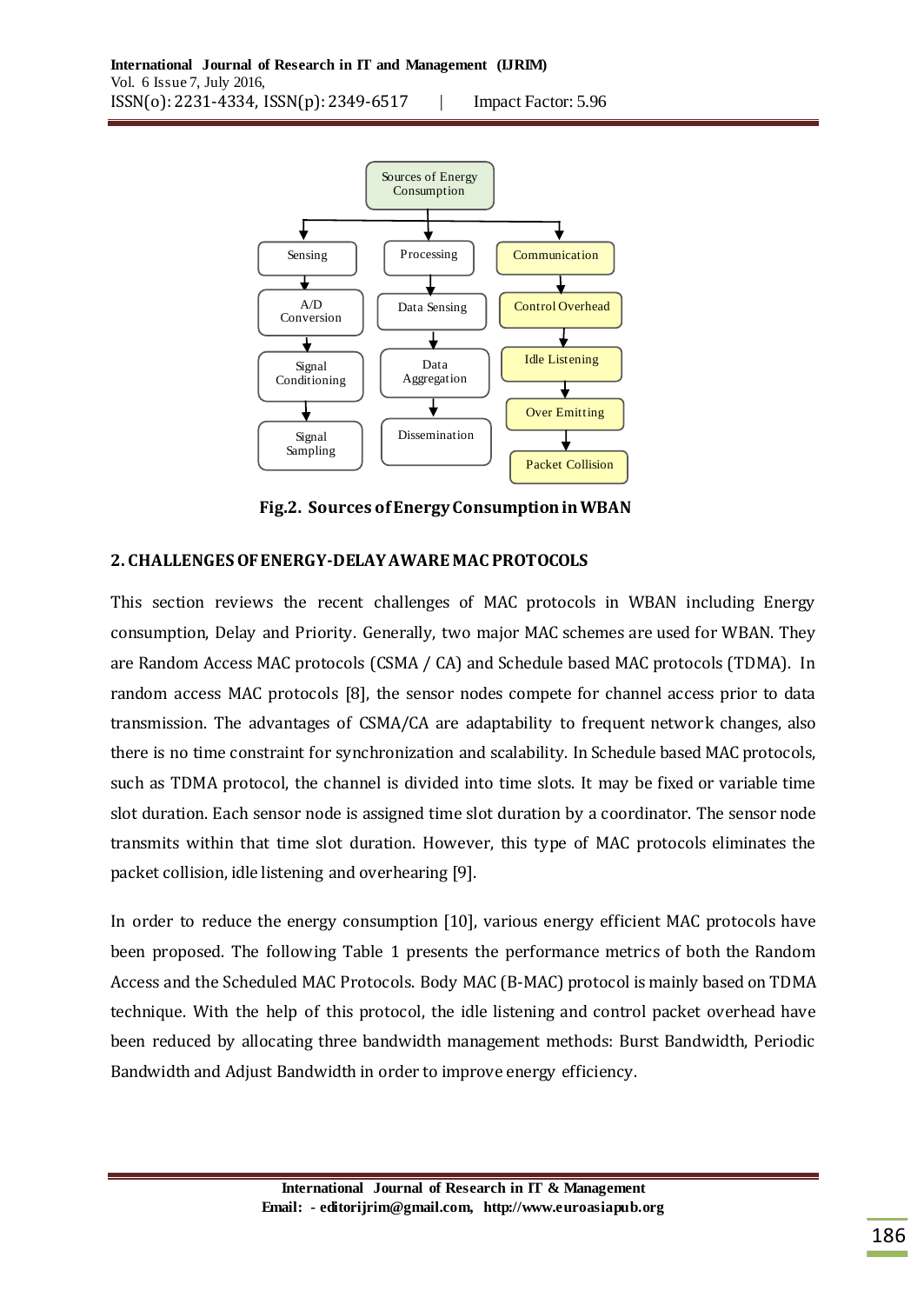| <b>Performance</b> | <b>Random Access MAC</b>      | <b>Scheduled MAC Protocol</b> |
|--------------------|-------------------------------|-------------------------------|
| <b>Metrics</b>     | <b>Protocol</b>               |                               |
|                    | <b>Carrier Sense Multiple</b> | <b>Time Division Multiple</b> |
|                    | <b>Access Protocol (CSMA)</b> | <b>Access Protocol (TDMA)</b> |
| Energy             | High                          | Low                           |
| Consumption        |                               |                               |
| Packet Delay       | Variable                      | Constant                      |
| Network Traffic    | Low                           | High                          |
| Data               | Low                           | High                          |
| Transmission       |                               |                               |

## **Table. 1 Comparison Between CSMA and TDMA Protocols**

Since nodes and coordinator are synchronized in proper time, nodes can enter into sleep mode and wake up only when they have data to transmit to the coordinator. The slot allocation in CFP is collision free, which improves packet transmission and hence saves energy [11]. Directional MAC (D-MAC) protocol [12] has introduced traffic adaptive duty cycle concept to extend the sleep duration of each nodes by regulating duty cycle adaptively. Thus, DMAC achieves low energy in the coordinator node and higher energy efficiency in the body sensor nodes. Dynamic TDMA (DTDMA) protocol has designed for reservation based time slotted ALOHA in CAP field of super frame to reduce collisions and to enhance power efficiency. In this, the adaptive allocation of the time slots in a super frame, network coordinator changes the duty cycle adaptively based on the incoming traffic loads [13].

Time out MAC (T-MAC) protocol utilized [14] flexible duty cycles for improving energy efficiency. In T-MAC, the node wakes up after time slot assignment, send awaiting messages. If there is no activation event, the node goes back to sleep mode again. Whenever, a node sends RTS and if does not receive any CTS messages, then again sends RTS messages more than two times before going to sleep mode. Also, it uses future RTS messages to transmit the priority data by eliminating untimely sleep problem. This method minimizes the delay and outperforms other MAC protocols under flexible loads. In [15], a TDMA based Heart beat driven MAC (H-MAC) protocol has implemented using star topology. H-MAC assigns dedicated time slots to sensor nodes for communication. Also, H-MAC maintains synchronization required for TDMA approach without using periodic control messages. This mechanism used to minimize overall energy consumption.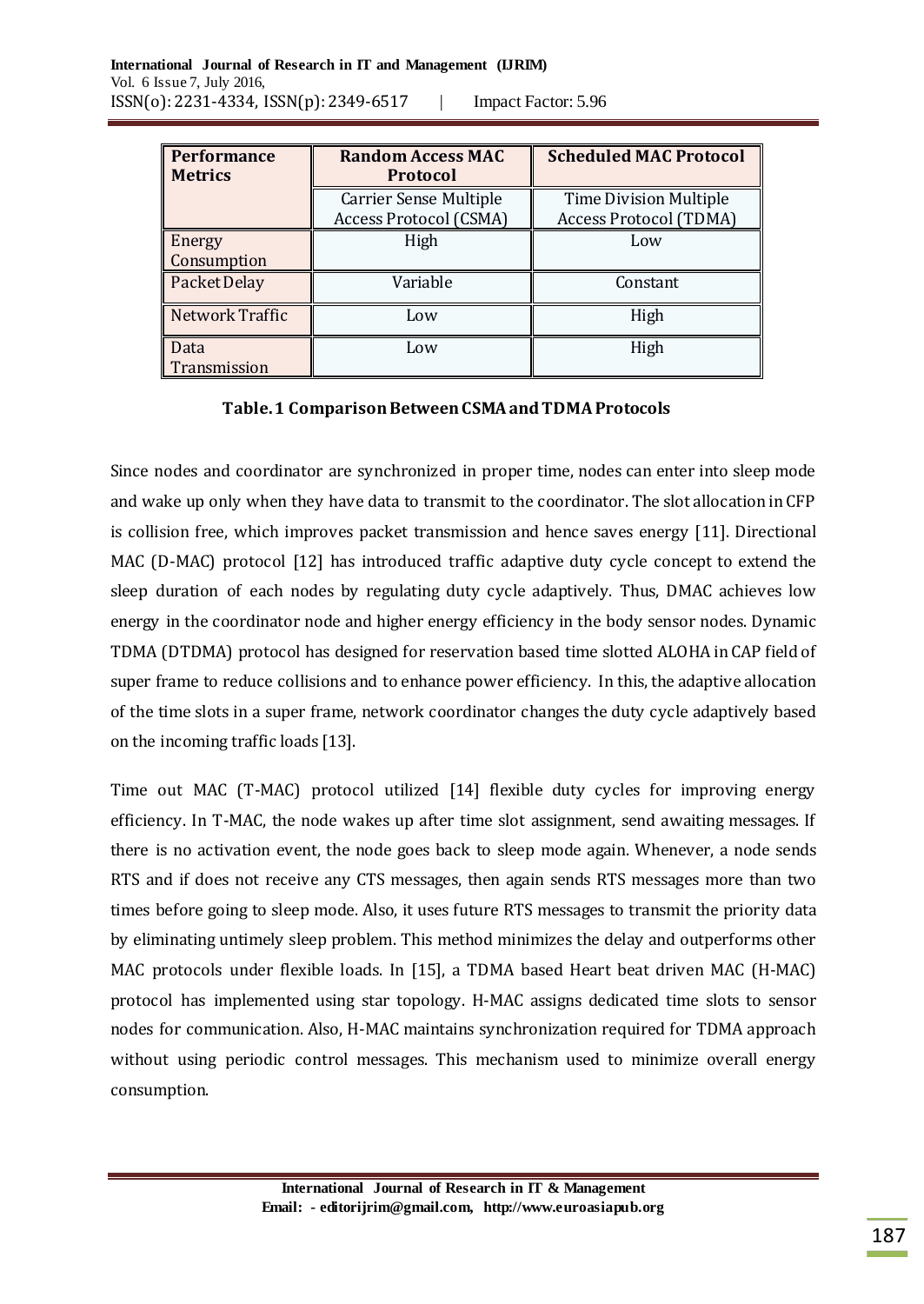Traffic aware MAC (Ta-MAC) utilizes [16] traffic information to enable low-power communication. Two wakeup mechanisms has considered based on the traffic load and wake up radio. First method controls normal traffic by moderating the traffic patterns of body sensor nodes, emergency and on-demand traffic are maintained using a wakeup radio mechanism. In this protocol, the traffic pattern is defined by the coordinator node, in a static topology. Therefore, it could not work efficient in dynamic topology and dynamic traffic patterns. Traffic Aware Dynamic (TAD-MAC) protocol [17] has developed using traffic status register bank for dynamic variation of wake up interval. Where, each node holds a register bank with traffic status based on the data received from the neighbor nodes. This technique used the wake-up interval to moderate the state of fixed and variable traffic rates, thus results better energy efficiency. The energy consumption due to idle listening and unnecessary wake-up beacon transmission are reduced. ZigBee MAC (Z-MAC) protocol has considered two different methods including CSMA/CA and TDMA. In which, CSMA/CA technique produced average results but TDMA scheme achieved better result in energy conservation [18].

Priority Based Adaptive Timeslot Allocation (PTA MAC) has presented [19] to prioritize the data using adaptive time slot allocation scheme. The CAP field is divided C1 and C2 type of data and remaining phase can be used in transmitting all kind of data. The emergency data are forwarded during CAP period through CSMA/CA approach. This protocol is also able to manage with dynamic network. Context-aware MAC (CA-MAC) protocol which also uses hybrid super frame structure. In CA-MAC, the traffic aware adjustment of transmission priority and channel-aware adjustment of access mechanism leads to desired efficiency and reliability. CA-MAC dynamically changes the sampling rate and scheduled time slots for each sensor nodes [20].

Adaptive Medium Access Control (A-MAC) protocol [21] has established with linear programming models for the minimization of energy consumption and maximization of dataflow rate. In this, adaptive guard band assignment technique and sleep/wakeup techniques are used to overcome collision and overhearing problems. Baseline MAC (B-MAC) has considered advanced CSMA/CA approach [22]. This protocol provides better results in throughput but fails to improve the energy efficiency. Sensor MAC (S-MAC) protocol has proposed [23] using a periodic listen and sleep mechanism to establish a low duty cycle operation on each node. Each node's radio turns into sleep state and then wakes up, listens to communicate with any other node. This protocol is similar to TMAC, but the only difference is that it has fixed duty cycle. This protocol achieves better energy efficiency. Priority-guaranteed MAC (P-MAC) protocol has developed [24] a super frame with fixed time slot interval. At the initial stage of each frame,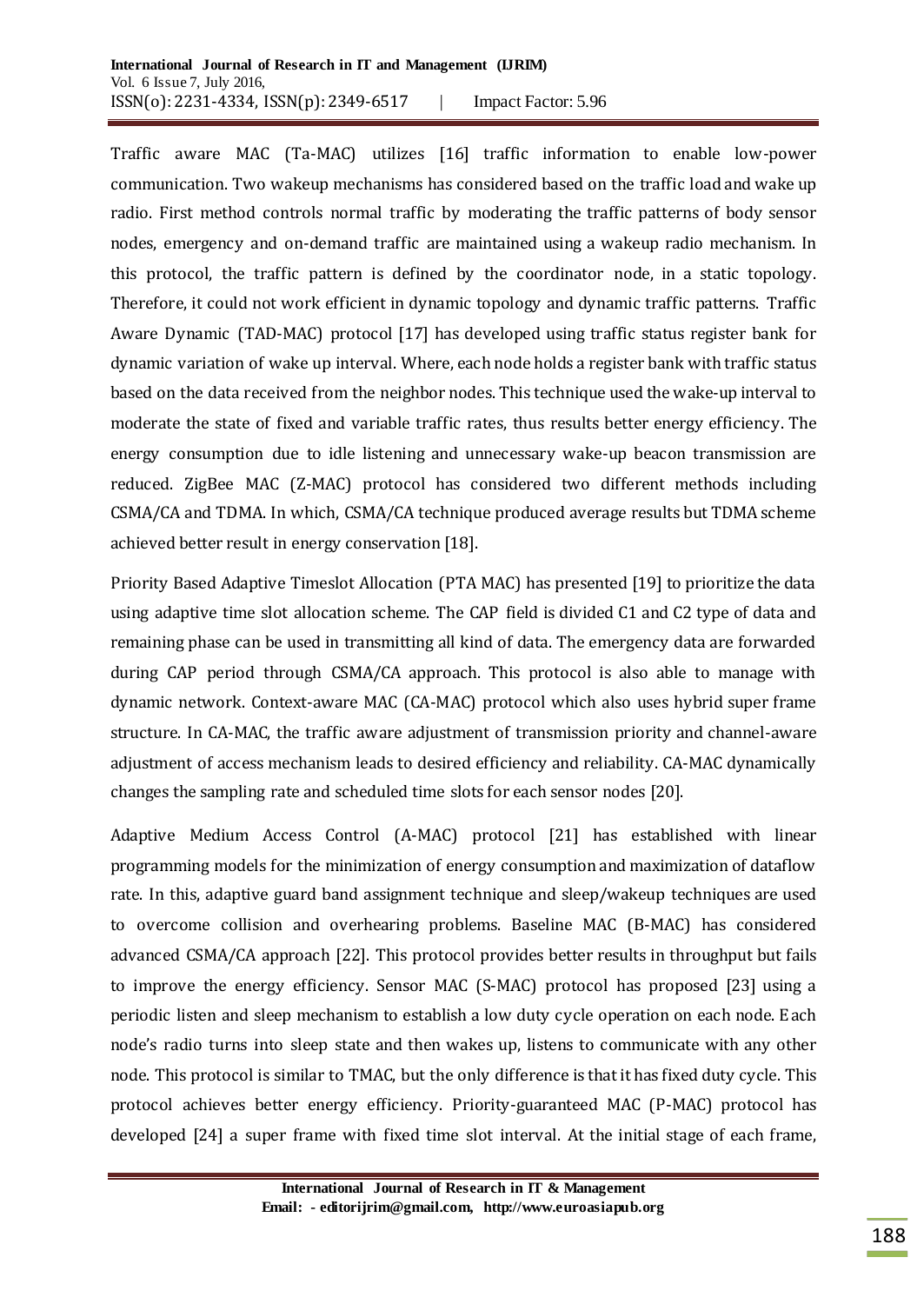nodes turn on their radio and go to sleep state if there are no packets arrive in a particular period and also listen the channel for long duration. However, complex super frame structure and inadaptability to emergency traffic are major

drawbacks of this protocol. Lightweight MAC (L-MAC) protocol that takes into relation the physical layer properties [25]. Time slots have traffic control section and a fixed length data section. It is a simple schedule based MAC protocol which uses round robin technique is followed by the nodes to send data. The main aim of the protocol is to decrease the number of transceiver switches, to limit the complexity of implementation and to make the sensor nodes sleep interval adaptive to the amount of data traffics. LMAC protocol increases the network lifetime. Battery aware MAC (Ba-MAC) protocol has developed [26] to maximize the lifetime of the network a cross layer designed MAC protocol have been proposed with cross layer design. Various parameters have been taken into account to access the medium electrochemical properties, packet queuing, time varying wireless fading channel.

Medical Medium Access Control (MedMAC) protocol has improved the channel access mechanism and reduce energy dissipation. MedMAC uses TDMA approach for time slots assignment to body nodes for data communication. However, these assigned time slots are flexible and diverge based on nodes requirements. The protocol focuses only on low data rate medical applications [27]. Energy Adaptive MAC (EA-MAC) has proposed [28] to adjust the duty cycle dynamically with respect of the amount of reaped energy and the contention period of nodes.

All Dynamic MAC (AD-MAC) protocol has adopted [29] dynamic priority control, adaptive timeslot allocation and variable length allocation of different access periods to achieve reliable transmission in the situation of low delay and low power consumption. The super frame structure can greatly reduce the control difficulty and compared to IEEE 802.15.6, also it reduces the length of beacon field. This method has verified with the existing techniques of both AD-MAC and CA-MAC. The Wise MAC (Wise-MAC) protocol has designed [30] using LPL mechanism. In which, the CSMA and a preamble sampling method used to minimize idle listening problem. A Priority-based Adaptive MAC (PA-MAC) protocol has proposed for utilizing the unused bandwidth. In this method, time slots are allocated in dynamic way based on the traffic priority. Further, multiple channels are employed to reduce access delays in an efficient way. Also, this protocol used both CAP and CFP to transfer continuous and more number of data packets to the coordinator node. Emergency Response MAC (ER-MAC) protocol [32] has implemented to avoid extra energy wastage. The idle listening problem has eliminated using the concept of periodic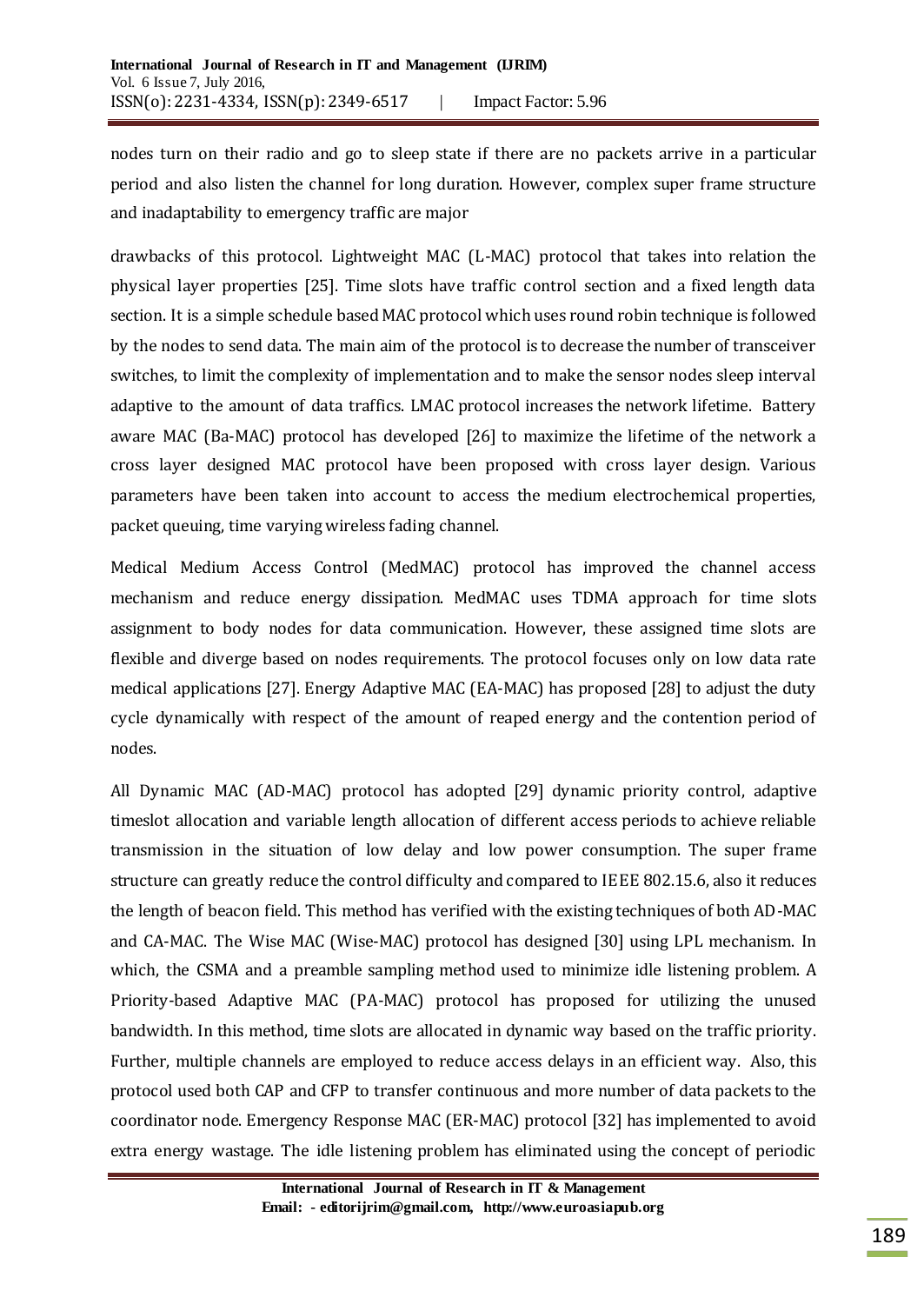listen and sleep mechanism. But it may cause the overhearing problem. Quasi Sleep Pre-empt Supported MAC (QS-PS MAC) has proposed using TDMA scheme, where the nodes transmit packets to coordinator node in fixed slots and enters into Q-sleep mode in other slots. For normal traffics, QS-PS runs based on TDMA and for emergency packets it will broadcast awakening message to all nodes in Q-sleep mode.

| <b>Publication Year</b> | Literature        | <b>Protocols</b> used |
|-------------------------|-------------------|-----------------------|
| 2010                    | $[11]$            | BodyMAC               |
| 2010                    | $[12]$            | D-MAC                 |
| 2010                    | $[13]$            | DTDMA-MAC             |
| 2012                    | $[14]$            | T-MAC                 |
| 2012                    | $[15]$            | H-MAC                 |
| 2012                    | $[16]$            | Ta-MAC                |
| 2012                    | $[17]$            | <b>TAD-MAC</b>        |
| 2013                    | $[18]$            | Z-MAC                 |
| 2013                    | $[19]$            | PTA-MAC               |
| 2013                    | $[20]$            | CA-MAC                |
| 2014                    | $[21]$            | A-MAC                 |
| 2014                    | $[22]$            | <b>Baseline MAC</b>   |
| 2014                    | $[23]$            | S-MAC                 |
| 2015                    | $[24]$            | P-MAC                 |
| 2015                    | $[25]$            | L-MAC                 |
| 2015                    | $[26]$            | Ba-MAC                |
| 2015                    | $[27]$            | Med-MAC               |
| 2015                    | $[28]$            | EA-MAC                |
| $\overline{2015}$       | $[29]$            | AD-MAC                |
| 2016                    | $\overline{[30]}$ | Wise MAC              |
| 2016                    | $[31]$            | PA-MAC                |
| 2016                    | $[32]$            | ER-MAC                |
| 2016                    | $\overline{[33]}$ | QS-PS-MAC             |
| 2016                    | $[34]$            | <b>EEAWD-MAC</b>      |

**International Journal of Research in IT & Management Email: - editorijrim@gmail.com, http://www.euroasiapub.org**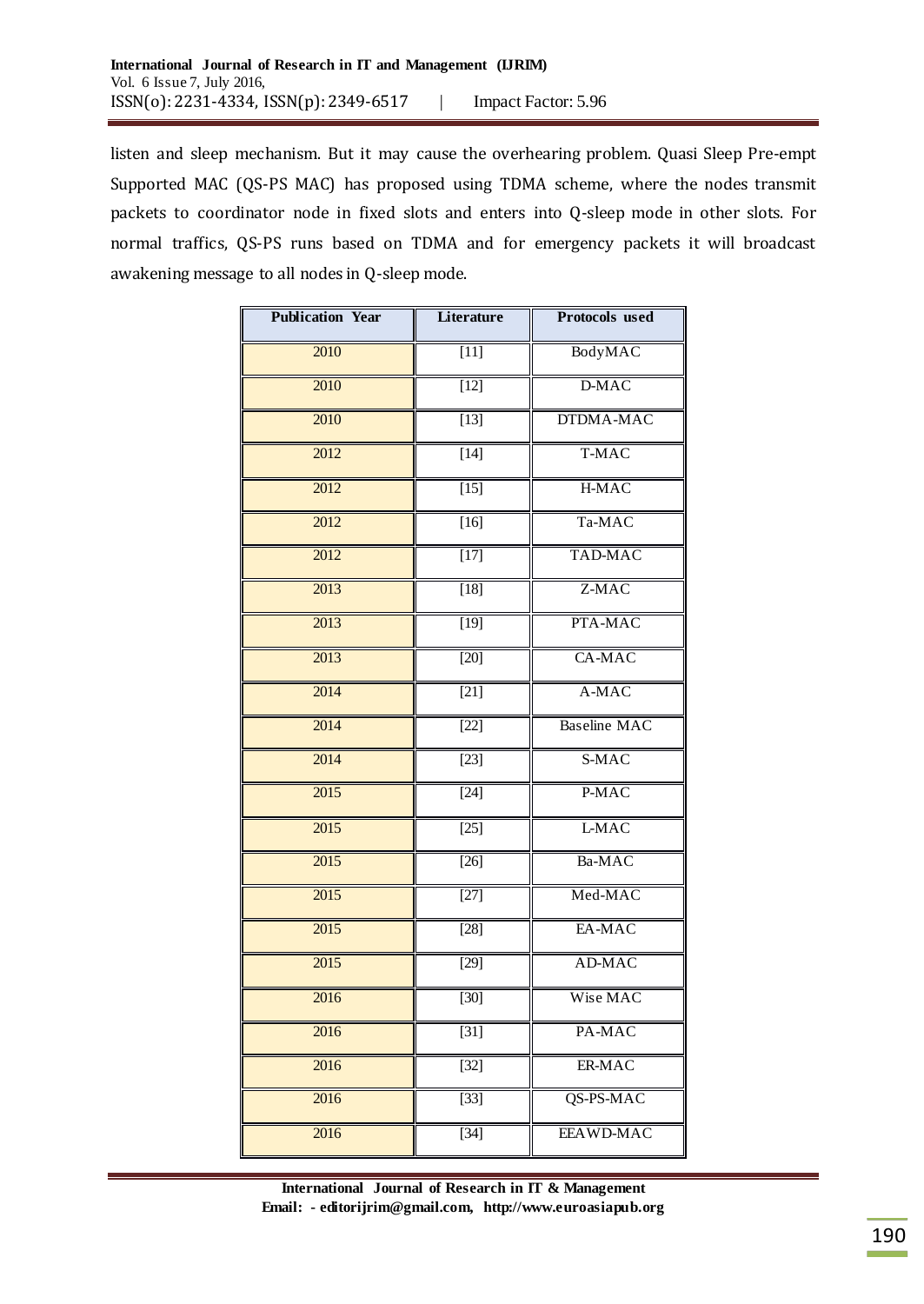| Impact Factor: 5.96 |  |
|---------------------|--|
|---------------------|--|

| 2016 | $[35]$ | TTR-MAC |
|------|--------|---------|
| 2016 | [36]   | DTD-MAC |
| 2016 |        | EBM-MAC |

#### **Table.2 Summary of Different MAC Protocols Used in WBAN**

In Quasi-sleep mode, node enters into sleep when dedicated time slot elapses and then wakes up for next assigned time slot. Hence, it has achieved high energy efficiency and low delay for both normal and emergency data packet transmission [33]. Enhanced Energy Aware Wake up on Demand (EEAWD-MAC) MAC protocol [34] has introduced to minimize the power consumption.

| <b>Protocols used</b> | <b>MAC Techniques</b>               | <b>Benefits</b>                                                                                          | <b>Drawbacks</b>                                                                                                                                 |
|-----------------------|-------------------------------------|----------------------------------------------------------------------------------------------------------|--------------------------------------------------------------------------------------------------------------------------------------------------|
| BodyMAC [11]          | CSMA/Scheduling                     | Simplicity, good<br>packet delivery rate,<br>high throughput, low<br>overhead                            | Overhearing problem<br>is not solved, long<br>preamble increases the<br>power<br>Consumption and good<br>only for normal traffic<br>applications |
| D-MAC [12]            | CSMA/Scheduling                     | Less delay and energy<br>consumption                                                                     | Collision avoidance are<br>not utilized, leading to<br>collisions                                                                                |
| DTDMA-MAC [13]        | CSMA/Scheduling                     | Good energy<br>efficiency, network<br>stability, bandwidth<br>utilization and reduce<br>packet collision | It does not support<br>emergency and on-<br>demand traffics                                                                                      |
| <b>T-MAC [14]</b>     | <b>CSMA/Scheduling</b>              | Packets are sent in<br>burst, better delay,<br>gives better result<br>under variable load                | Suffers from sleeping<br>problems                                                                                                                |
| H-MAC [15]            | <b>TDMA</b><br>Scheduling/Listening | Bandwidth efficiency<br>is improved                                                                      | Single point problem<br>exists                                                                                                                   |
| Ta-MAC [16]           | <b>TDMA</b> Scheduling              | Low delay and energy<br>consumption                                                                      | It does not work<br>efficient in dynamic<br>topology                                                                                             |
| <b>TAD-MAC [17]</b>   | <b>TDMA Scheduling</b>              | Ultra-low energy<br>consumption from idle<br>listening, overhearing,<br>collisions                       | Unnecessary wake up<br>beacon transmission                                                                                                       |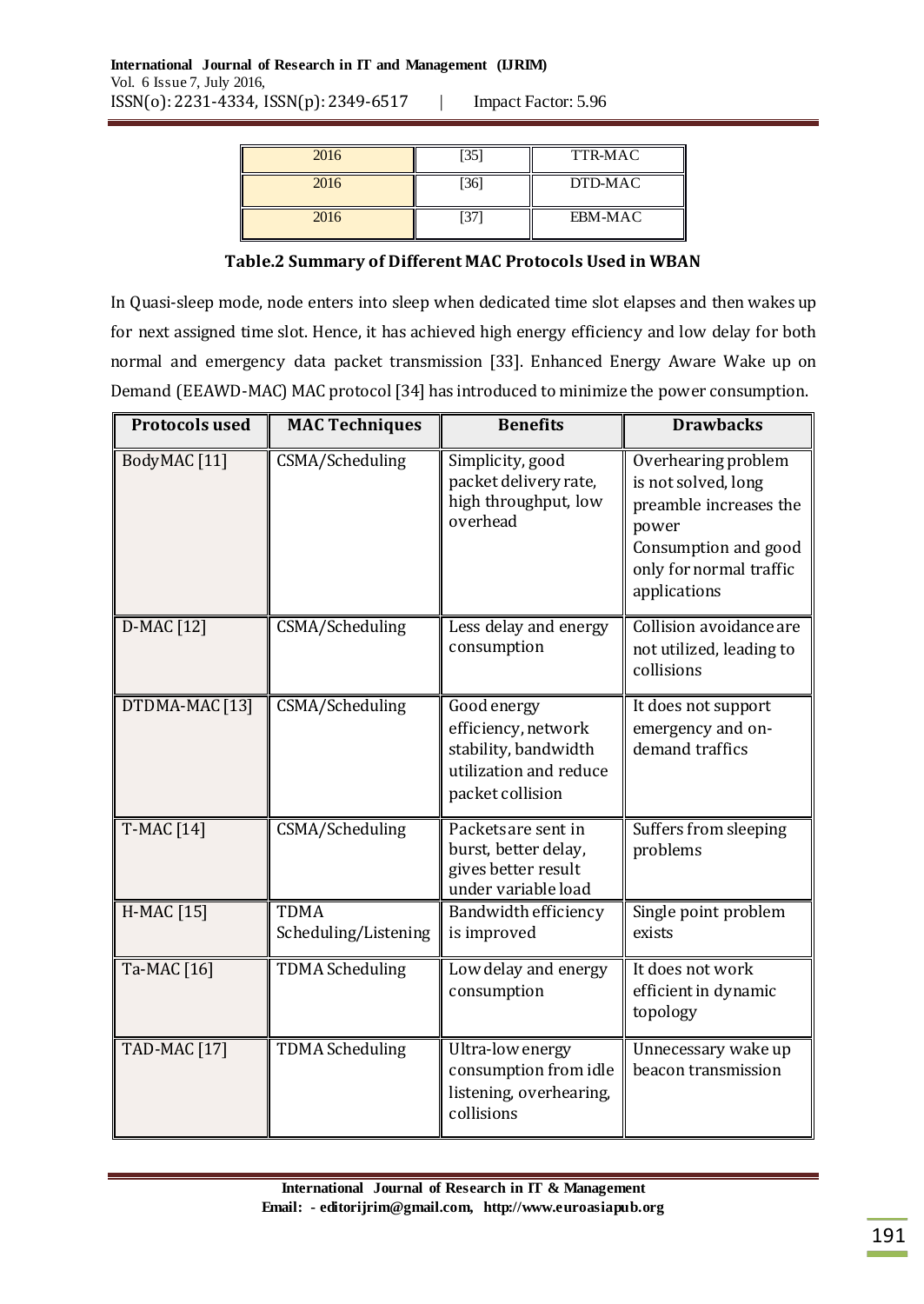| Impact Factor: 5.96 |  |
|---------------------|--|
|---------------------|--|

| ZigBee MAC [18]     | CSMA/Scheduling        | Support high data rate<br>and average<br>throughput                                    | More energy<br>consumption                                                                                                                                            |
|---------------------|------------------------|----------------------------------------------------------------------------------------|-----------------------------------------------------------------------------------------------------------------------------------------------------------------------|
| <b>PTA-MAC [19]</b> | <b>CSMA</b> listening  | Improved QoS with<br>dynamic network size                                              | No guaranteed<br>transmission of critical<br>data packets                                                                                                             |
| <b>CA-MAC</b> [20]  | <b>TDMA Scheduling</b> | Collision is omitted<br>and delay, energy is<br>improved                               | Emergency data is not<br>considered                                                                                                                                   |
| A-MAC [21]          | <b>TDMA</b> scheduling | Increased data flow<br>and minimized the<br>energy consumption                         | It does not allow nodes<br>to access channel after<br>every fresh data that<br>leads high delay on<br>critical data                                                   |
| Baseline MAC [22]   | <b>CSMA</b> listening  | Improved latency and<br>throughput                                                     | Support only normal<br>and on-demand traffic                                                                                                                          |
| S-MAC [23]          | CSMA/Scheduling        | Less delay, time<br>synchronization<br>overhead is prevented<br>due to sleep schedules | Low throughput,<br>overhearing and<br>collision may cause if<br>the packet is not<br>destined to listening<br>node, better only for<br>normal traffic<br>applications |
| P-MAC [24]          | CSMA/Listening         | High throughput                                                                        | <b>Adaptation to changes</b><br>the duty cycles might<br>be slow and support<br>only for delay sensitive<br>data applications                                         |
| L-MAC [25]          | CSMA/Scheduling        | Enhanced the network<br>life time and decrease<br>the unnecessary<br>transmissions     | Overhearing problem<br>may occur                                                                                                                                      |
| Ba-MAC [26]         | <b>TDMA</b> scheduling | Reliability and timely<br>delivery of packets is<br>achieved                           | High average delay and<br>packet drop rate                                                                                                                            |
| MedMAC [27]         | <b>TDMA</b> listening  | <b>Energy consumption</b><br>due to collision is<br>avoided                            | Low data rate                                                                                                                                                         |
| EA-MAC [28]         | <b>TDMA Scheduling</b> | Improved energy                                                                        | It does not support                                                                                                                                                   |

**International Journal of Research in IT & Management Email: - editorijrim@gmail.com, http://www.euroasiapub.org**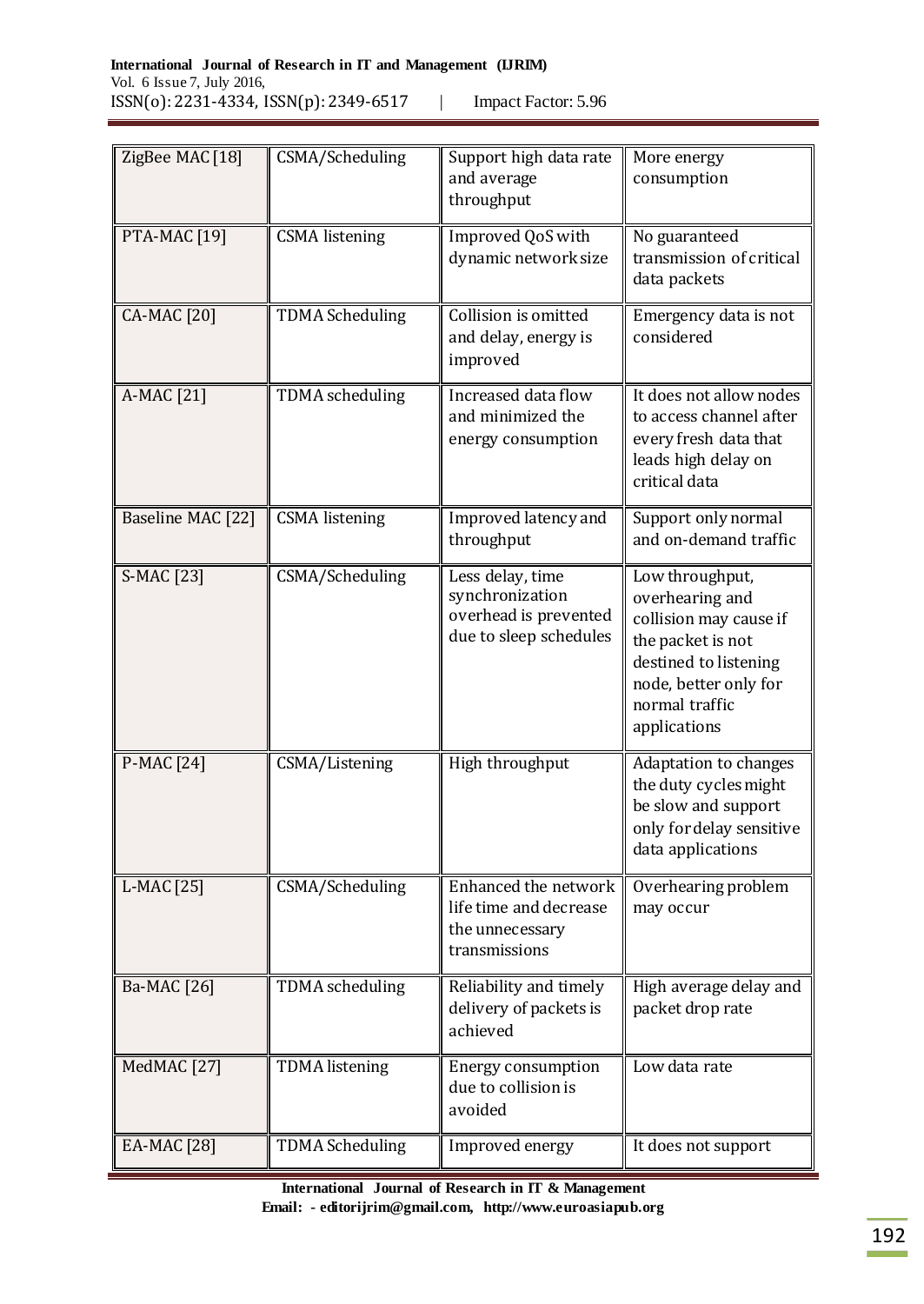| Impact Factor: 5.96 |  |
|---------------------|--|
|---------------------|--|

|                         |                                     | efficiency using<br>dynamic adjustment<br>of the duty cycles               | critical data traffic                                                                 |
|-------------------------|-------------------------------------|----------------------------------------------------------------------------|---------------------------------------------------------------------------------------|
| AD-MAC [29]             | <b>TDMA Scheduling</b>              | Low latency and low<br>power consumption                                   | No of beacon signal<br>increases the delay<br>during the data<br>transmission         |
| Wise MAC [30]           | Np-CSMA/Listening                   | Adaptive to different<br>traffic loads                                     | Distributed sleep-listen<br>scheduling limits<br>throughput                           |
| PA-MAC [31]             | TDMA/Listening                      | Less delay                                                                 | Collision problem due<br>to heterogeneous<br>traffic loads                            |
| <b>ER-MAC</b> [32]      | CSMA/Scheduling                     | No contention<br>mechanism is involved                                     | Overhearing occurs<br>while selecting critical<br>nodes                               |
| QS-PS-MAC [33]          | <b>TDMA Scheduling</b>              | High energy efficiency<br>and low delay                                    | Take more time to<br>reallocation of time<br>slots                                    |
| EEAWD-MAC [34]          | CSMA/Scheduling                     | Improve latency and<br>real time data<br>transmission                      | Correlation of multi-<br>priority data is not<br>considered                           |
| TTR-MAC [35]            | <b>TDMA Scheduling</b>              | Highly decreases the<br>average delay                                      | Priority based<br>reservation technique<br>is not considered                          |
| DTD-MAC [36]            | <b>TDMA</b><br>Scheduling/listening | Less energy<br>consumption                                                 | Transmission delay<br>and packet loss may<br>occur due to urgent<br>data transmission |
| EBM-MAC <sub>[37]</sub> | CSMA/Scheduling                     | Improved the<br>reliability, energy<br>efficiency, throughput<br>and delay | No priority based<br>mechanism his<br>considered to transfer<br>critical data         |

## **Table.3 Comparison of Different Energy-Delay Aware MAC Protocols**

This technique established a mathematical framework using integer liner programming. But it has two mathematical issues such as the set covering and multi-commodity flow problems. Token based Two Round Reservation MAC (TTR-MAC) protocol [35] has implemented based on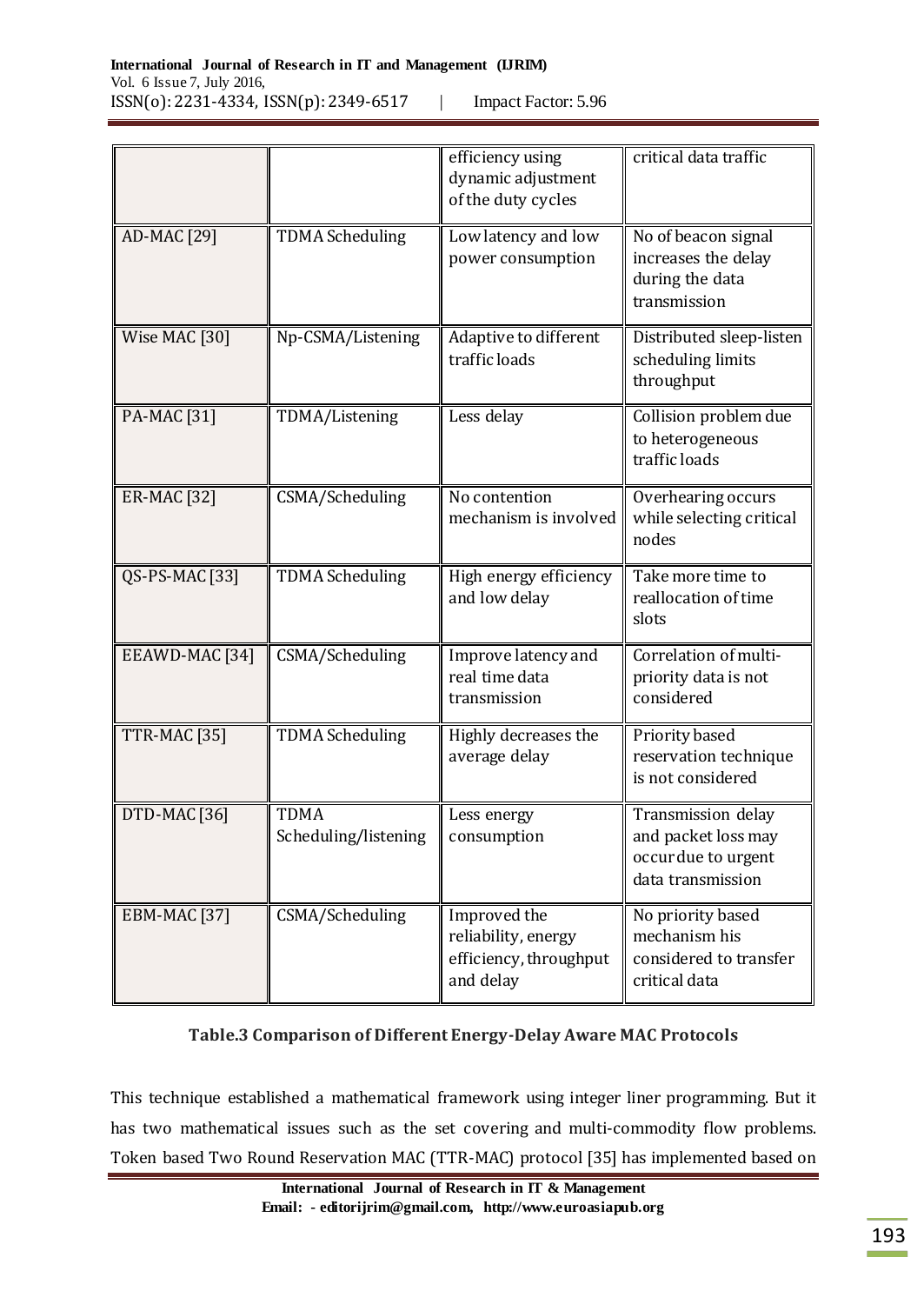IEEE 802.15.6 standard with consideration of health monitoring applications. In this, one round reservation is modelled for periodic data and two round reservations is generated adaptively for burst data to save energy. Furthermore, TTR MAC protocol assigns suitable number of allocation slots to nodes in different data arrival rates. A token is presented on the basis of user priority and emergency index to indicate the transmission order of nodes with burst data, which extremely decreases the average delay.

The Decrease of Transmission Delay MAC (DTD-MAC) protocol has presented for handling both normal and urgent data with the same maximum delay. If a node has reached the maximum transmission delay of 250ms, then GTS has been allocated before other nodes regardless of the normal data decided by the network coordinator [36]. Energy Balanced Mechanism (EBM) contains one extra feature of tree-based hierarchy along with all similar specifications of Body MAC protocol to improve energy efficiency, throughput and delay [37]. This EBM protocol has produced better results with existing MAC protocols.

## **3. OPEN RESEARCH PROBLEMS AND FUTURE SCOPE**

The most energy consuming and energy constraint unit in a sensor node is wireless radio. The radio of a node can be in four states: Transmit, Receive, Idle and Sleep. Each state is having different degree of energy consumption. The MAC layer provides most control of the transceiver of a node so that all nodes will efficiently share common medium by switching the radio on and off. Still, there are so many issues need to be addressed in the area of WBAN. Since, there is a very strong need to develop reliable, congestion free, low overhead, low power and priority based MAC protocols. So, to increase network lifetime by reducing energy consumption by removing one or more above mentioned problem.

Queuing techniques are also considered to provide guaranteed QoS to different classes of traffic load. Authors propose the Markov chain process [38] to consider all transition probabilities from one state to another. In which, a new arrival of packet can identify the corresponding type of packet is in service only, then the packet with already arrived packet in the previous state have been served. Also, they used three different types of queue to handle various traffic load, with addition of one empty queue for idle cases distinctly from non-empty queues. However, the size of the queue length is very important to schedule the packets in WBAN. With multiple queues, the chance of packet loss and utilization of bandwidth decreases as compared with a single queue model. Thus, the average delay will be increased because packets enqueued behind a large number of other packets. Since, reducing the queue length is a challenging factor for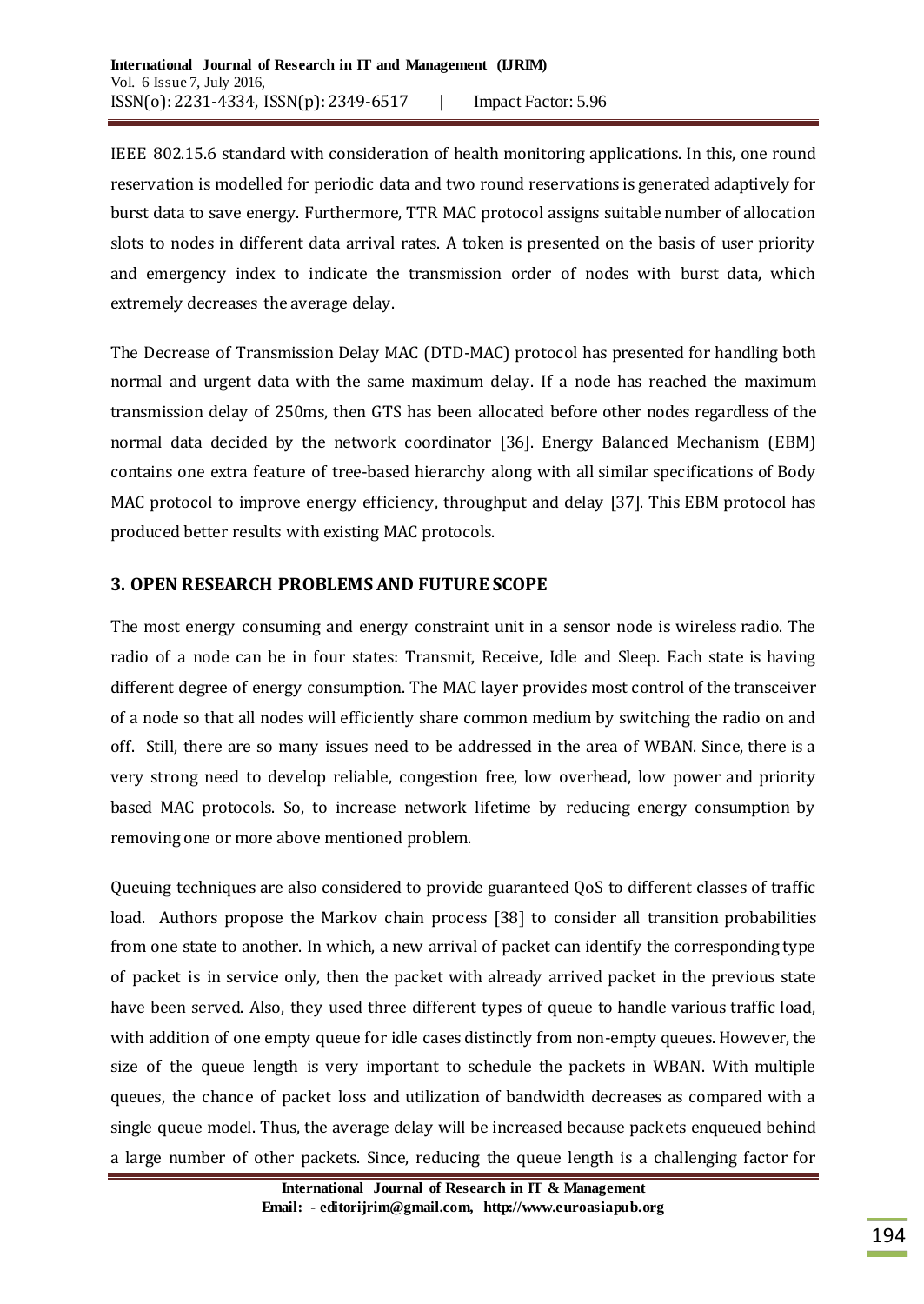efficient bandwidth usage and minimization of average delay. In [39], the data with first priority reaches the maximum delay time (250ms) that packet has been transmitted with assigned time slot to reduce the additional delay and packet loss. With no assigned time slot, if no other packets reached the maximum delay, then the data in buffer node can be transmitted based on the priority of existing nodes.

To avoid data loss in WBAN during transmission, the fault tolerance technique will be more useful to provide reliability assurance for the nodes. In this, the data from the different body nodes are analyzed by the coordinator to classify the fault related data, then dynamically changes fault-tolerant priority of the body nodes, thus guarantee the priorities of critical sensors. However, TDMA based MAC protocols are more power efficient than other MAC protocols but the packet generated by node may suffer three type of delays as it reaches sink such as transmission delay, queuing delay and propagation delay. Tree based mechanism has been implemented using TDMA technique in [33]. In which, nodes transmit their packets in the assigned time slots, while entering the Q-Sleep mode in other slots in order to save energy. whenever nodes detect emergency packet, then it can broadcast a special message to wake up the whole network. At every time, the nodes need to turn on their radio that may cause high energy consumption.

To avoid delay and energy consumption of nodes, authors use [41] CSMA/CA mechanism for normal traffic and only the priority data is transmitted through TDMA based time slots. To handle emergency data, the network coordinator node transmits additional beacon messages that leads to more energy consumption. Therefore, the reduction of extra listening period during the emergency data transmission is still a main challenge because it is difficult to predict which node will transmit critical data in the next cycle.

In Token-based Two-Round Reservation MAC (TTR MAC) protocol [35], one-round reservation is used to handle periodic data and two-round reservation is considered for burst data to increase the energy efficiency. In which, the number of time slots has allocated to every node in different data arrival rates. A severity index has been included to specify the transmission order of nodes. In first round reservation, the request frame piggybacks the corresponding data for reservation. In order to allocate the time slots, nodes add its periodic data arrival rate and duty cycle information into the request frame and then transmit it to the network coordinator. Then, the node waits the Immediate Acknowledgement (I-ACK). If any two frames are received by node within the fixed time interval, again it will retransmit the request frame. The retransmission of whole packets after some bits might be lost, and also this process consumes more energy. By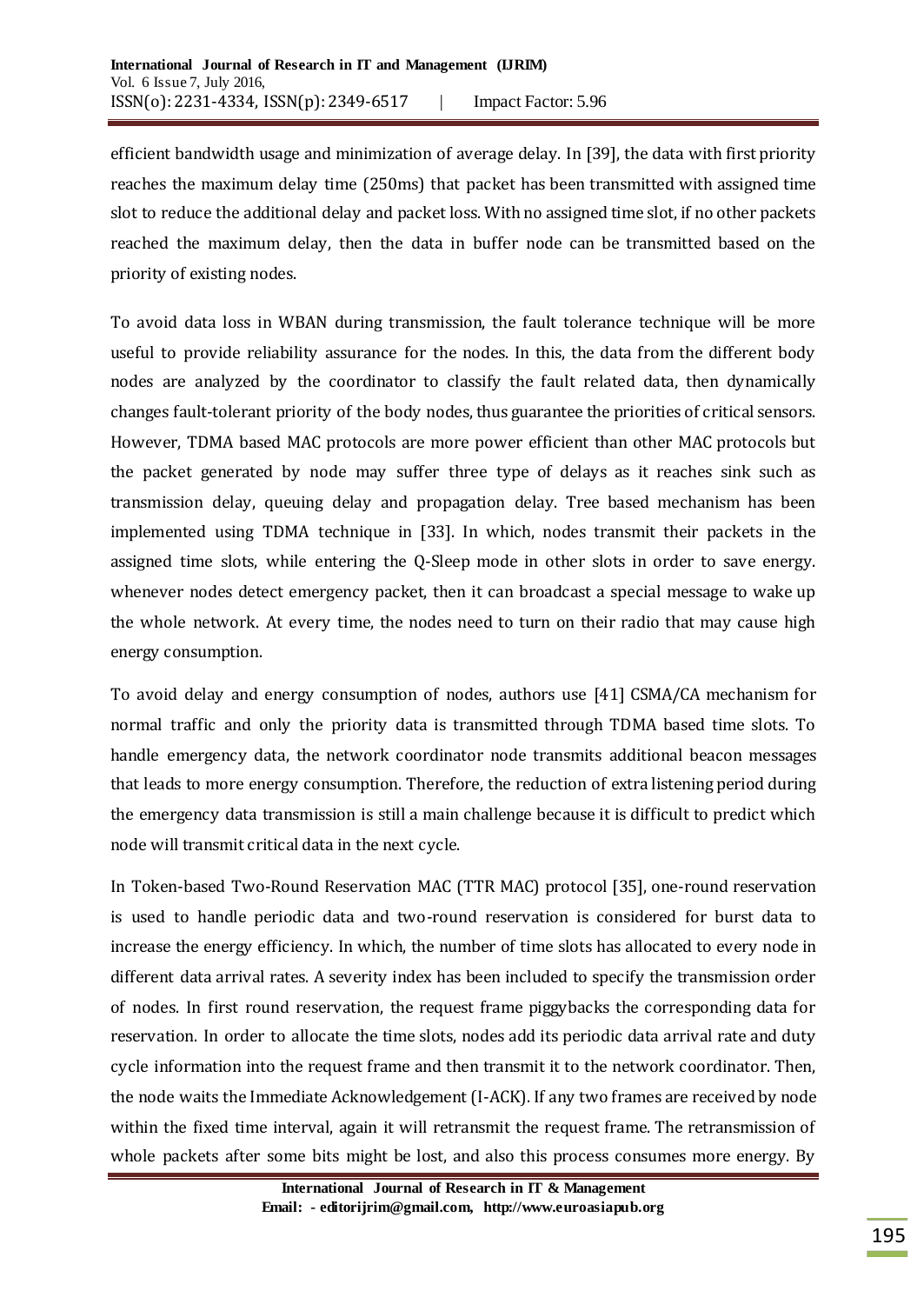making use of some error detection techniques, the packet loss will be eradicated. Also, this approach makes use of special control message which the receiving node of packet sends back to the sender. In this, the sender keeps on storing the packet until it receives the acknowledgement. This mechanism results in extra overhead on network in term of bandwidth and more energy consumption due to extra control messages.

## **4. CONCLUSION**

The prime cogitation of WBAN is to maximize the network's lifetime. Various existing data link layer protocols have been analysed with the main focus on energy consumption, priority and delay. Moreover, the body sensor nodes should be provident in energy consumption. However, the contention and scheduling based MAC protocols are unable to accommodate critical, emergency, normal and on demand traffic loads in efficient way. Each protocol has some benefits and limitations mentioned above. Since, the design of MAC protocols with high reliability, less overhead, minimum delay and energy efficiency for WBAN are the most vital research problems. In future, the WBAN specific cross layer approach is necessary to eliminate these potential drawbacks and improve the performance in some extent over the traditional layered approach.

### **REFERENCES**

- 1. Movassaghi. S Abolhasan, Lipman. J, Smith. D and Jamalipour, "Wireless Body Area Networks: A survey", IEEE Communications Surveys & Tutorials, Vol.16 No.3, Pp.no.1658-1686, 2014.
- 2. Prosanta Gope and Tzonelih Hwang, "BSN-Care: A Secure IoT-based Modern Healthcare System using Body Sensor Network", IEEE Sensors Journal, Vol.16 No. 5, Pp.no.1368 – 1376, 2015.
- 3. Shi. Y, Ding. G, Wang .H, Roman .H, and Lu. S, "The Fog Computing Service for Healthcare. 2nd International Symposium on Future Information and Communication Technologies for Ubiquitous HealthCare (Ubi-HealthTech), Pp.no. 1-5, 2015.
- 4. Patel. M, and Wang. J, "Applications, Challenges, and Prospective in Emerging Body Area Networking Technologies", IEEE Wireless Communications Magazine, Vol.17 No.1, Pp.no.80-88, 2010.
- 5. Kwak. K.S, Ullah. S and Ullah, "An overview of IEEE 802.15. 6 Standard", IEEE 3rd International Symposium on Applied Sciences in Biomedical and Communication Technologies (ISABEL), Pp.no 1-6, 2010.
- 6. Johny. B and Anpalagan. A, "Body area sensor networks: Requirements, Operations, and Challenges, IEEE Potentials, Vol.33 No.2, Pp.no. 21-25, 2014.
- 7. Sabin Bhandari and Sangman Moh, "A Priority-Based Adaptive MAC Protocol for Wireless Body Area Networks", Journal on sensors, DOI:10.3390/s16030401, Pp.no. 1-16, 2016.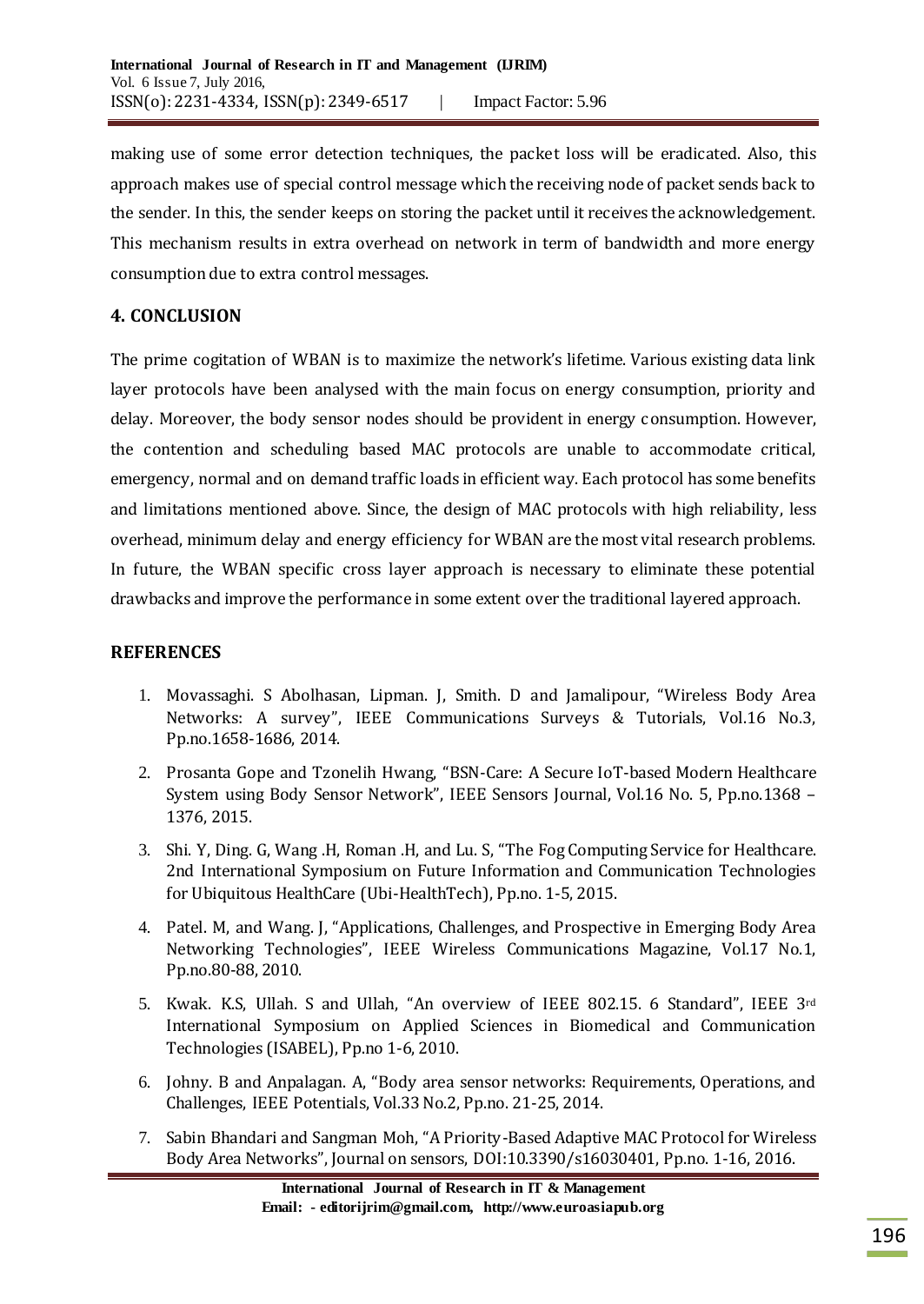- 8. Jacob A. K and Jacob. L, "Energy Efficient MAC for QoS Traffic in Wireless Body Area Network", International Journal of Distributed Sensor Networks, 2015.
- 9. Liu. B, Yan. Z, and Chen .C, "MAC Protocol in Wireless Body Area Networks for E-Health: Challenges and A Context-Aware Design", IEEE Wireless Communications, Vol.20 No.4, Pp.no. 64-72, 2013.
- 10. Bin Liu, Zhisheng Yan and Chang Wen Chen, "Medium Access Control for Wireless Body Area Networks with QoS Provisioning and Energy Efficient Design", IEEE Transactions on Mobile Computing, Issue no: 99, ISSN: 1536-1233, 2016.
- 11. Sai Anand Gopalan and Jong-Tae Park, "Energy-Efficient MAC Protocols for Wireless Body Area Networks: A Survey", 2010.
- 12. Sanaz Rezvani1 and S. Ali Ghorashi, "Novel WBAN MAC protocol with Improved Energy Consumption and Data Rate", Transactions On Internet and Information Systems, Vol. 6, No. 9, Pp.no. 2302-2322, 2012.
- 13. Sana Ullah, Bin Shen, S.M. Riazul Islam, Pervez Khan, Shahnaz Saleem and Kyung Sup Kwak, "A Study of MAC Protocols for WBANs", Journal on sensors, ISSN 1424-8220, 2010.
- 14. Vinay Singh and Rajan Mishra, "Comparative Analysis of TMAC and ZigBee MAC Protocols with GTS scheme for WBAN", International Journal of Electrical, Electronics & Comm. Engineering, Vol. 2 (7), 2012.
- 15. Rahim, N. Javaid, M. Aslam, Z. Rahman, U. Qasim and Z. A. Khan, "A Comprehensive Survey of MAC Protocols for Wireless Body Area Networks", 2012.
- 16. N. Javaid, S. Hayat, M. Shakir, M. A. Khan, S. H. Bouk, and Z. A. Khan, "Energy Efficient MAC Protocols in Wireless Body Area Sensor Networks: A Survey", 2012.
- 17. Muhammad Mahtab Alam, Olivier Berder, Daniel Menard, And Olivier Sentieys, "TAD-MAC: Traffic-Aware Dynamic MAC Protocol for Wireless Body Area Sensor Networks", IEEE Journal on Emerging and Selected Topics in Circuits and Systems, Vol. 2, No. 1, Pp.no. 109-118, 2012.
- 18. Praveshika Sinval and Ajay Kumar Rangra, "A Review of Mac Protocols for Wireless Body Area Networks", IOSR Journal of Computer Engineering (IOSR-JCE), p-ISSN: 2278-8727, Vol.18 (1), Pp.no. 55-65, 2016.
- 19. Vinay Singh and Rahul Sharma, "Performance Analysis of Mac Protocols for WBAN on Varying Transmitted Output Power of Node", International Journal of Computer Applications, ISSN:0975 – 888, Vol.67 No.7, 2013.
- 20. Jun Wang, Yutian Xie, Qiong Yi, "An All Dynamic Mac Protocol for Wireless Body Area Network", Pp.no.1-6, 2013.
- 21. N. Javaid. A, Ahmad. A, Rahim.Z. A, Khan .M, Ishfaq and Qasim, "Adaptive Medium Access Control Protocol for Wireless Body Area Networks", International Journal of Distributed Sensor Networks, Article ID: 254397, 2014.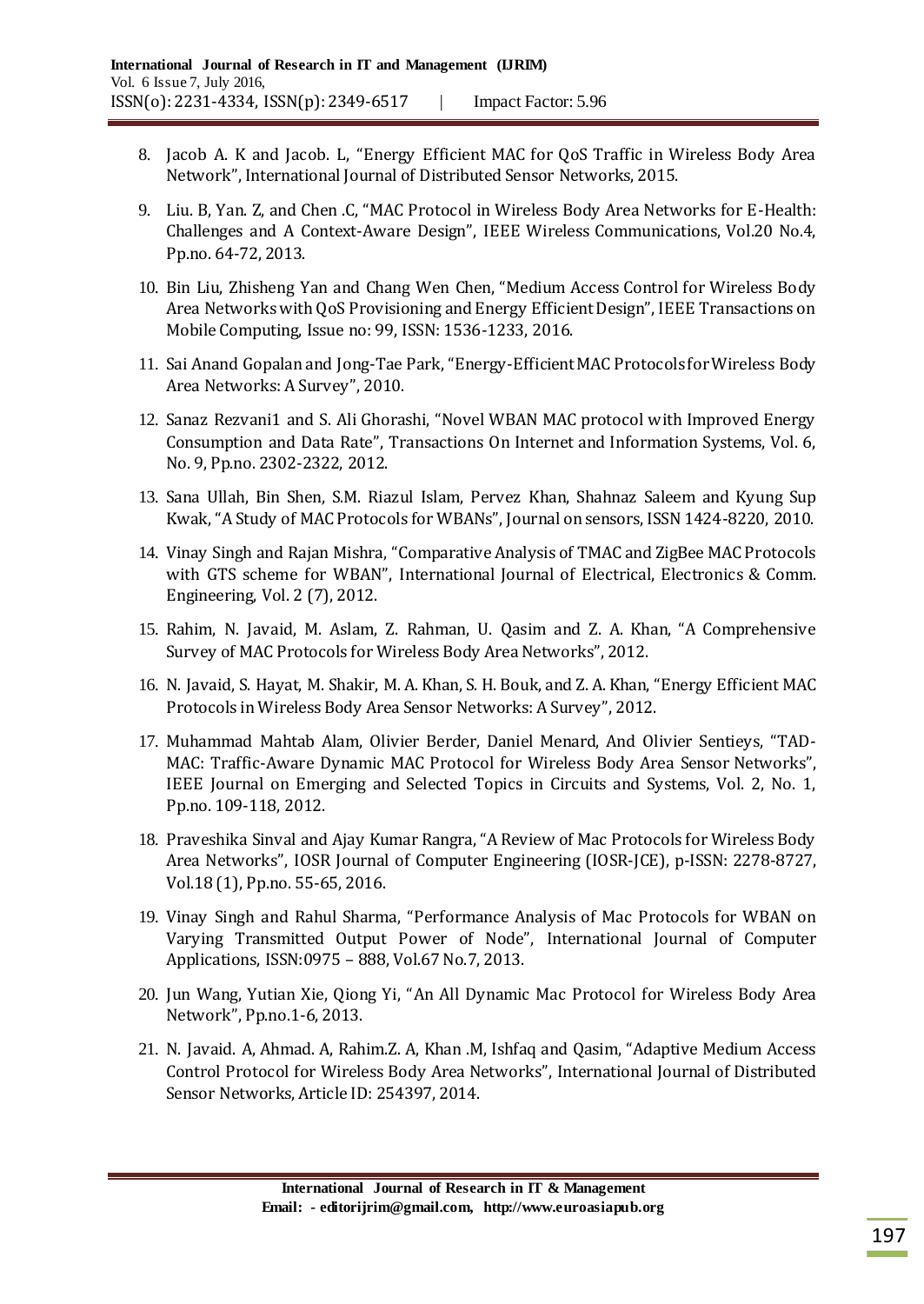- 22. Aashima Arya and Naveen Bilandi, "A Review: Wireless Body Area Networks for Health Care", International Journal of Innovative Research in Computer and Communication Engineering, Vol. 2, No. 4, Pp.no. 3800-3806, 2014.
- 23. Vikash Mainanwal, "Comparison, Evaluation and Characterization of MAC Protocols in Wireless Body Area Network", 1st International Conference on Next Generation Computing Technologies (NGCT-2015), DOI: 978-1-4673-6809-4, Pp.no.175-180, 2015.
- 24. Shravan Kumar Upadhayay and Mansi Gupta, "MAC (Medium Access Control) Protocols for Wireless Body Area Networks: A Survey", Journal of Emerging Technologies and Innovative Research (JETIR), Vol.2 No.6, Pp.no.2016-2022, 2015.
- 25. Zedong Nie, Zhao Li, Renwei Huang, Yuhang Liu, Jingzhen Li and Lei Wang, "A statistical frame based TDMA protocol for human body communication", DOI: DOI 10.1186/s12938-015-0061-1, 2015.
- 26. Monica Pandey and Bindu Bala, "MAC Protocols of Wireless Body Area Network: A Survey", International Journal of Engineering Research & Technology (IJERT), ISSN: 2278-0181, Vol. 4 No.9, Pp.no. 207-211, 2015.
- 27. Rae Hyun Kim and Jeong Gon Kim, "Adaptive MAC Protocol for Emergency Data Transmission in Wireless Body Sensor Networks", International Journal of Software Engineering and Its Applications, Vol. 9, no. 9, pp. 205-216, 2015.
- 28. Jin Shuai, Weixia Zou and Zheng Zhou, "Priority-Based Adaptive Timeslot Allocation Scheme for Wireless Body Area Network", 13th International Symposium on Communications and Information Technologies (ISCIT), ISBN: 978-1-4673-5578-0, Pp.no. 609 – 614, 2015.
- 29. Jingjing Yuan, Changle Li, and Wu Zhu, "Energy-efficient MAC in Wireless Body Area Networks", International Conference on Information Science and Technology Application (ICISTA-15), 2015.
- 30. Samruddhi P. Wagh, Himangi M. Pande and Dr. M. U. Kharat, "Performance of Medium Access Control Protocol in WBAN for Energy Conservation", International Journal on Recent and Innovation Trends in Computing and Communication ISSN: 2321-8169, Vol: 4 No.6, Pp.no. 199 – 202, 2016.
- 31. Sabin Bhandari and Sangman Moh, "A Priority-Based Adaptive MAC Protocol for Wireless Body Area Networks", Journal on sensors, DOI:10.3390/s16030401, Pp.no. 1-16, 2016.
- 32. 32.Praveshika Sinval and Ajay Kumar Rangra, "A Review of Mac Protocols for Wireless Body Area Networks", IOSR Journal of Computer Engineering (IOSR-JCE), p-ISSN: 2278- 8727, Vol.18 (1), Pp.no. 55-65, 2016.
- 33. Mrs. Bharathi R and Sukanya P, "A Review On Mac Protocols in Wireless Body Area Networks", International Research Journal of Engineering and Technology (IRJET) e-ISSN: 2395 -0056 Vol.03 No.4, Pp.No.2389-2394, 2016.